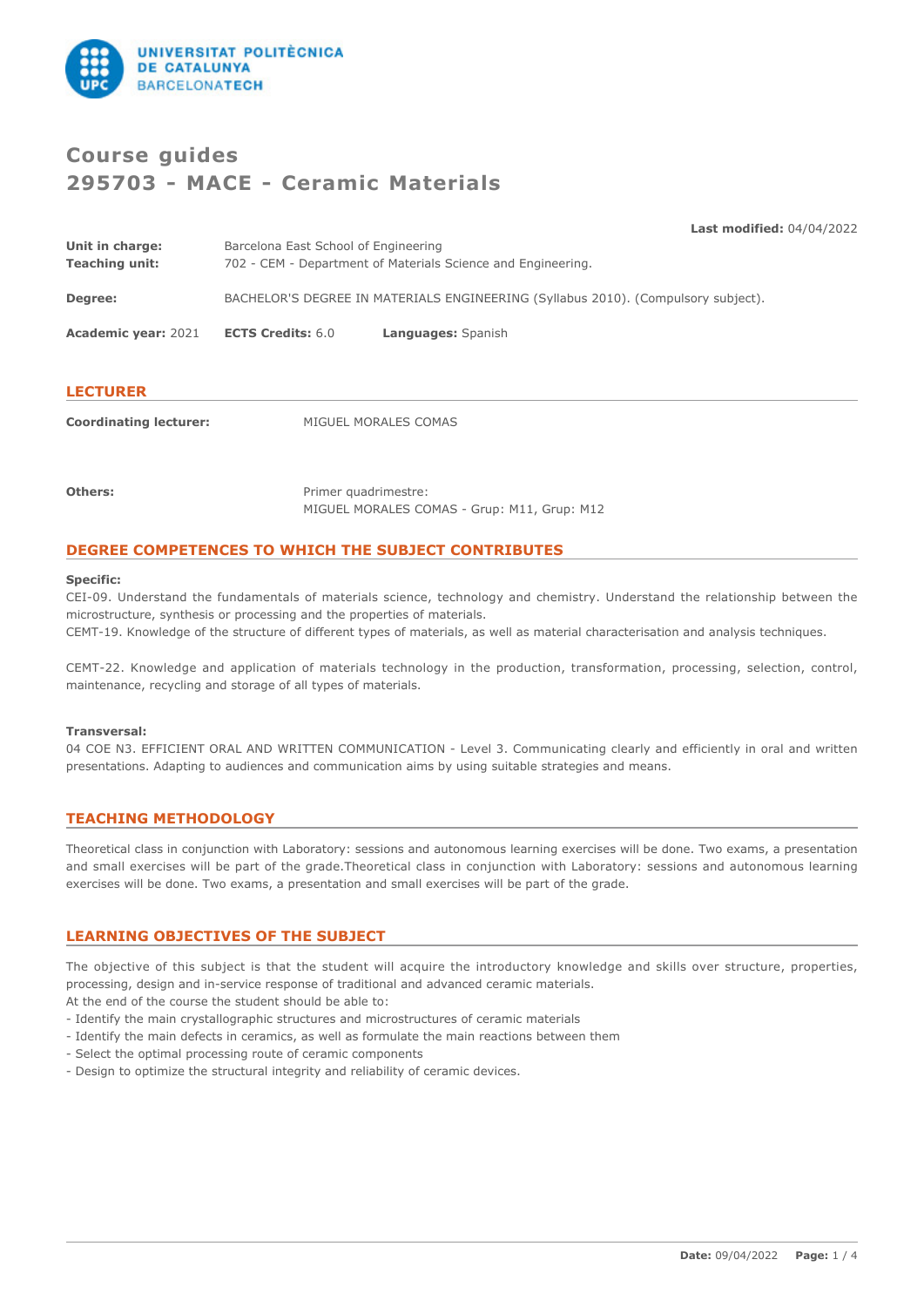

# **STUDY LOAD**

| <b>Type</b>       | <b>Hours</b> | Percentage |
|-------------------|--------------|------------|
| Hours large group | 45,0         | 30.00      |
| Hours small group | 15,0         | 10.00      |
| Guided activities | 90,0         | 60.00      |

**Total learning time:** 150 h

# **CONTENTS**

#### **Introduction to ceramic materials**

#### **Description:**

History of ceramic technology. Classification of ceramic materials. Crystallography of ceramics. Silicates and Aluminosilicates. Glass.

### **Full-or-part-time:** 15h Theory classes: 6h

Practical classes: 1h Laboratory classes: 2h Self study : 6h

### **Crystallographic defects in ceramics**

### **Description:**

Point defects. Kröger-Vink notation. Dislocations. Pores. Grain Boundaries.

**Full-or-part-time:** 13h Theory classes: 4h Practical classes: 1h Self study : 8h

### **Microstructure and Phase Equilibrium**

**Description:** Ceramic phase diagrams. Phases out of equilibrium. TTT curves and glass formation. Ceramic Microstructures

### **Full-or-part-time:** 10h Theory classes: 2h Practical classes: 2h Self study : 6h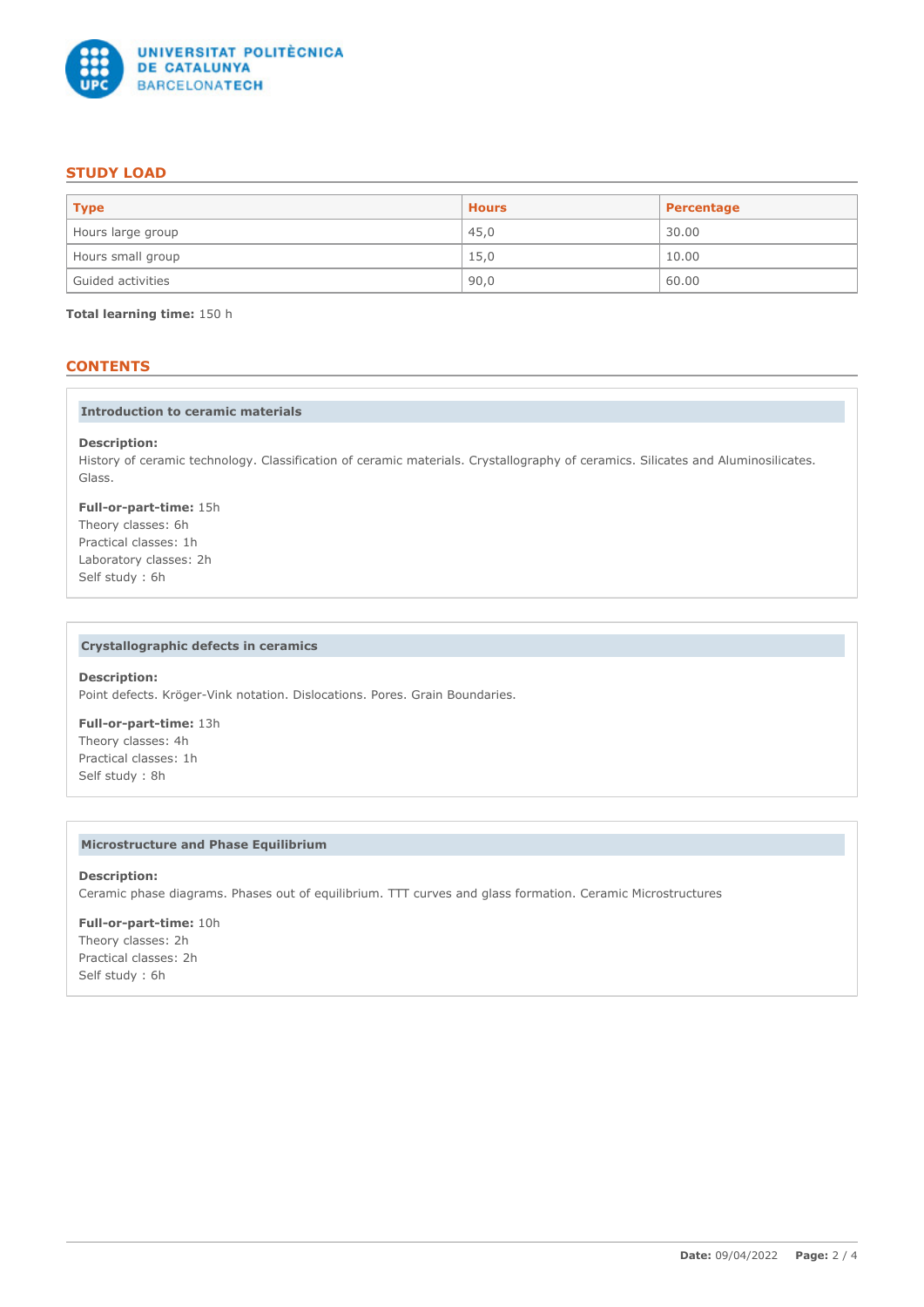

### **Processing Technology**

### **Description:**

Overview of ceramic processing routes. Raw materials. Solid state sintering. Densification. Forming. Additives. Glass. Single crystals.

**Full-or-part-time:** 34h Theory classes: 8h Practical classes: 1h Laboratory classes: 6h Self study : 19h

### **Design, mechanical properties and reliability**

#### **Description:**

Design issues. Mechanical properties. Toughness and reliability of ceramics. Weibul statistics Hardness and wear.

**Full-or-part-time:** 21h Theory classes: 5h Practical classes: 1h Laboratory classes: 2h Self study : 13h

#### **Thermo-mechanical behaviour**

#### **Description:**

Thermal properties. Thermo-mechanics: thermal shock and creep.

**Full-or-part-time:** 8h 30m Theory classes: 1h Practical classes: 1h Laboratory classes: 2h Self study : 4h 30m

#### **Engineering applications**

**Description:** Engineering applications

**Full-or-part-time:** 11h Practical classes: 1h Self study : 10h

### **GRADING SYSTEM**

60% Final Exam (15% Mid-term exam 1 + 45% Final-term exam 2) + 10 % laboratory + 30% quiz (12% presentation Lesson 2 + 18% presentation Final activity)

There will not be a reevaluation exam